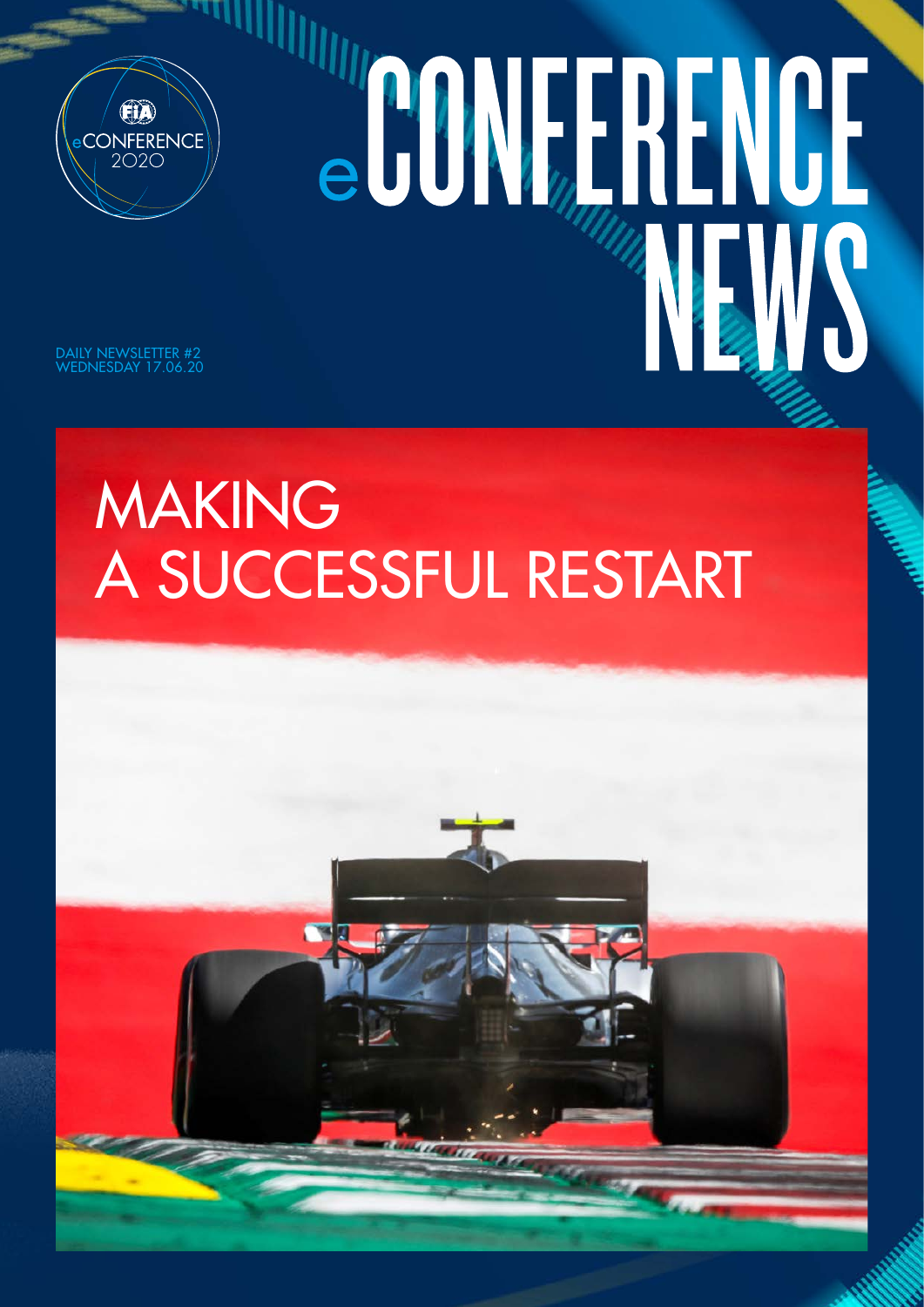



## BUILDING THE FOUNDATIONS TO RESTART SPORT PLENARY: RESTART YOUR ENGINES

While the world has been on lockdown due to Covid-19, the work being done behind the scenes has been key to the restart of global sporting competitions.



Getting motor sport back underway has been the key challenge for those in the highest levels and much like governments worldwide, strict measures are having to be put in place to ensure the safe return of competition.

For Formula 1, much of the challenge has come from working with countries to establish a calendar and providing the building blocks to restart the championship. Formula 1® Managing Director of Motor Sports Ross Brawn outlined this by kicking off the first of the sporting sessions.

"The situation is different throughout the world and I think the fact that we were prepared to accept closed races in the early part of the season gave us more opportunity," said Brawn. "That's not totally ideal for any sport, because the fans are such a crucial part of it.

"Approaching closed events gave us the bulk of the European season. We can adjust that as we progress and understand where we are with this pandemic," explained Brawn. "The first half of the season is European-based and we're still pretty fluid on the second half. I think we're confident we're going to finish in Bahrain and Abu Dhabi, but we're filling the space in between."

This pandemic has brought economies to a standstill around the world but while it has impacted the big car companies that compete in F1, Brawn is optimistic that the new Financial Regulations introduced by the FIA will help teams moving forward.

"Before this ever happened, we said that, if we ever have a crisis in the future, we can adjust the budget cap to take account and all accept that the ideal level of the equilibrium changes," said Brawn. "Without the ability for these teams to go back to their boards and go back to

the manufacturers saying 'Look, F1 is vital, it's important, and it's going to cost less in the future', I don't think we would have retained the number of manufacturers or big teams that we have.'

One of the first elite sports to make a return to action was the German Bundesliga in May, and CEO of the Deutsche Fußball Liga Christian Seifert was on hand to explain the main advantages they had being a national competition.

"From the structure of our sport, we had a chance to come back because less than 50 % of the turnover of clubs in average is ticket sales, and around 60 % combined is TV and sponsorship revenue," said Seifert. "Coming back on the screen, on the one hand, addresses the source of TV revenue, but on the other hand, it delivers also a value for the sponsors who already paid for it.

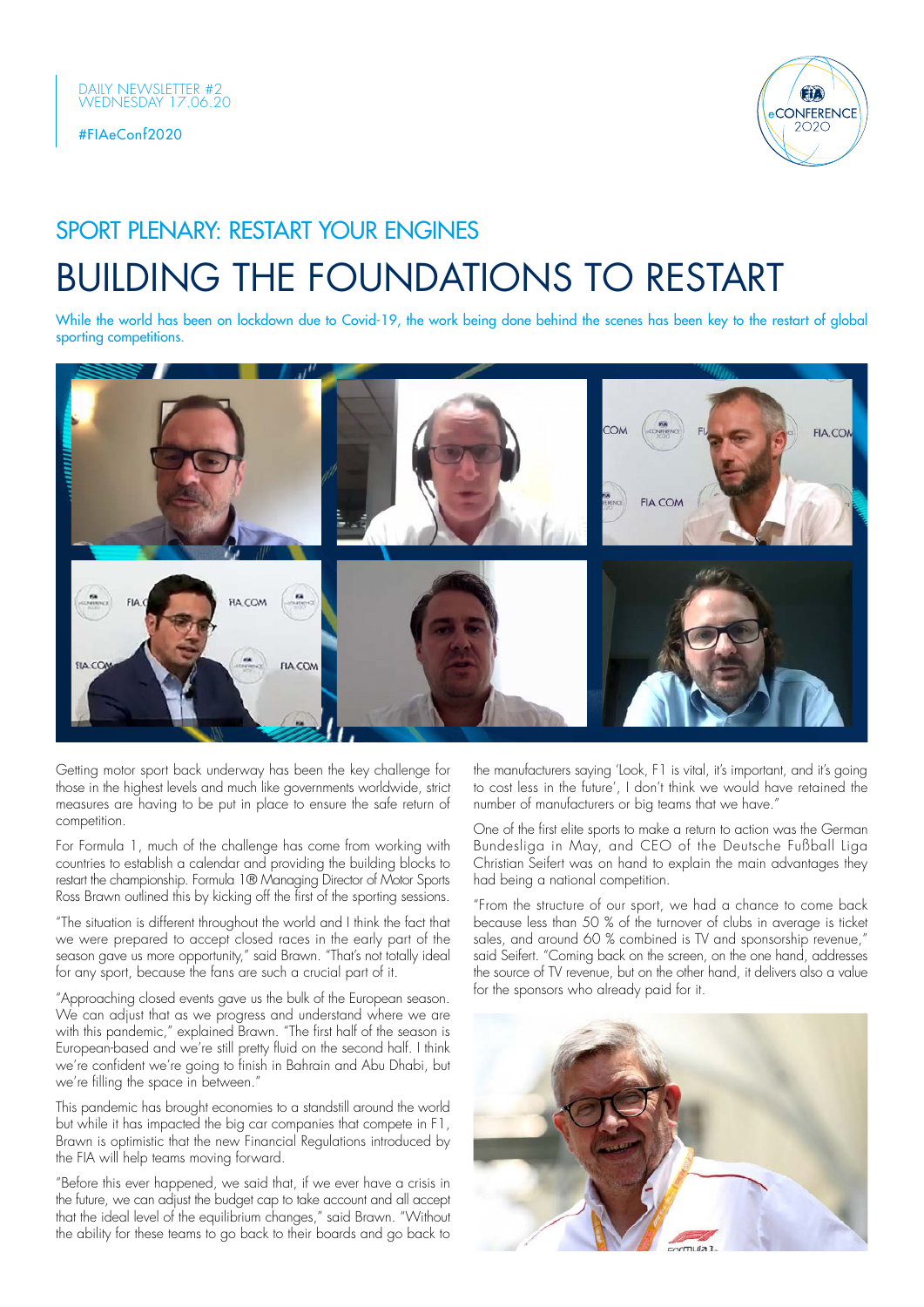



"We had the big advantage of the German healthcare system and medical infrastructure," explained Seifert. "The second thing is that the German government in the beginning managed this crisis very well — from my point of view — and we had a very fast lockdown. The third point is that the 36 clubs of the Bundesliga and Bundesliga 2 allowed me to grow to a relatively strong league organisation. I had the full support of the top teams in Germany."

A panel of senior motor sport executives was present to talk about their restart plans, with President of the RGMMC Group James Geidel opening the discussion to talk about the plans for the FIA Karting European and World Championships and how media is going to take centre stage.

"What we're going to really try to do is to provide a lot more content on the streaming," said Geidel. "We have a lot of under eighteens and we have a lot of family members coming to the track. For that reason, we are going to increase our streaming services, doing about 15 to 20 hours of live streaming from Friday to Sunday."

On the UK front, where non-essential businesses have started to re-open this week as part of lockdown easing measures, Chief Executive of the British Touring Car Championship and President of the FIA Touring Car Commission Alan Gow said the biggest challenge has been to work with broadcasters on the timetables.

"On each race day, our broadcast starts at 10:30am and finishes at 6pm — that's seven and a half hours of live radio and nationwide TV coverage," explained Gow. "That amount of air time is not something we can just squeeze into an existing TV schedule. Of course, most other televised sports in the UK were rescheduling their events into the same second half of the year as us. Finding dates that work for both the BTCC and ITV was incredibly difficult."

Rescheduling events also means having to conform to a country's regulatory guidelines on mass gatherings and statutory access, something that has been a key issue affecting the FIA World Rally Championship restart according to WRC Promoter's Event Director Simon Larkin.

"It's a bit more difficult for us to secure 150km worth of stages per day and it's for that reason that our restart has probably been a little bit more affected than others — with the lead times to reschedule a WRC event, the regulatory timelines, and the statutory requirements for us to be able to close and have a unilateral access to public roads,' said Larkin.

Motorsport Australia CEO Eugene Arocca noted that three elements have enabled them to restart competition and provide key confidence builders for spectators watching motor sport again.

"From the learnings point of view, the three C's for us have been: Collaboration, with everyone from sponsors, other sports, government, the medical profession officials," said Arocca. "Communication, as we have really kept a constant stream of information for all of our stakeholders from government, right down to our officials, and our ordinary everyday small sized Clubs. And finally, Change, as we've created a task force and are looking at everything from a change of structure, a change of operation, and a change of process."

The discussion panel was rounded off with a practical presentation in which FIA Safety Director Adam Baker and FIA Head of Medical Pau Mota discussed the recently released 'FIA Return to Motor Sport' guidelines.

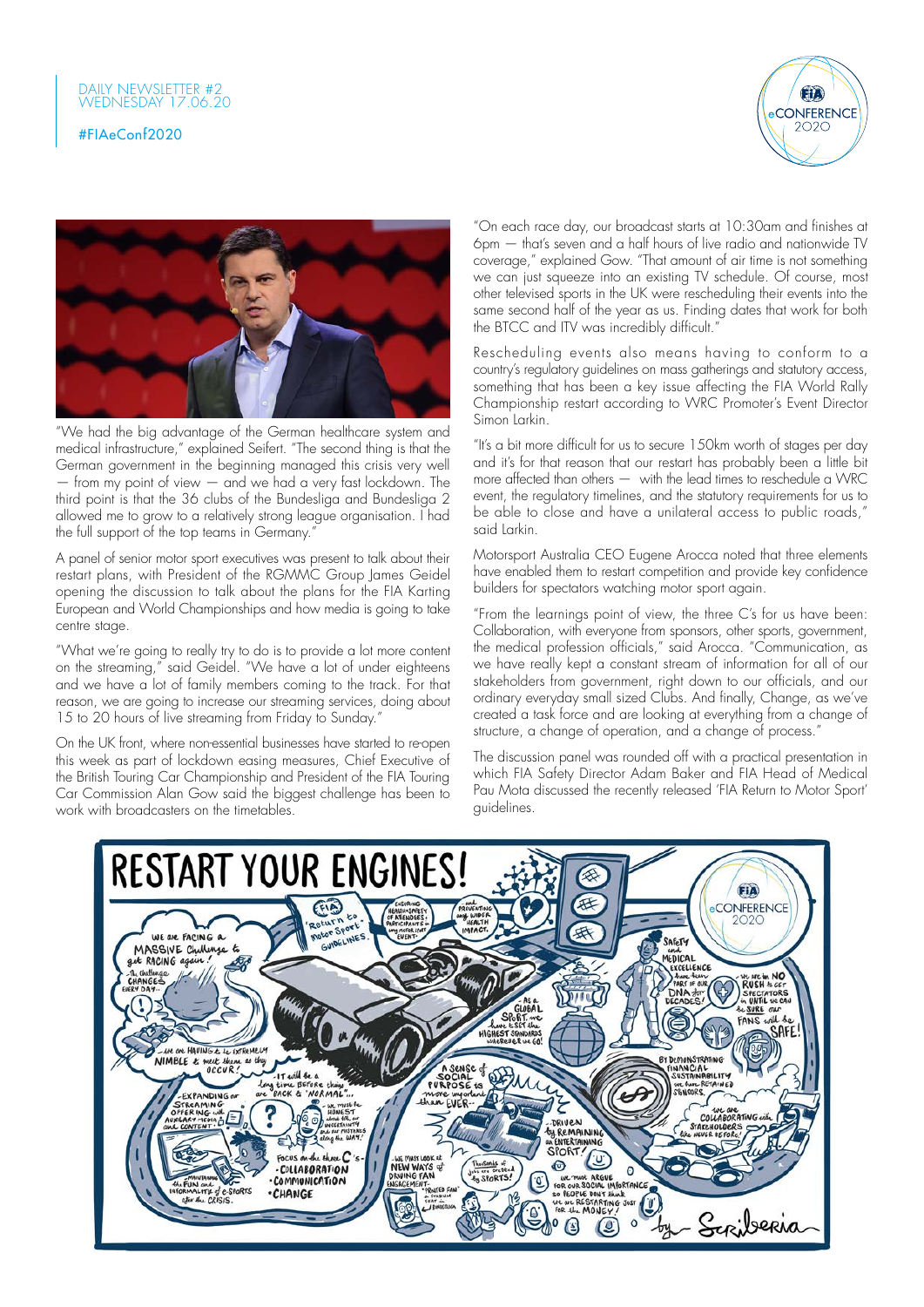



## INNOVATING FOR THE FUTURE MOBILITY PLENARY: PREPARING MEMBER CLUBS FOR THE NEXT NORMAL

From new insurance offerings to international travel guides and enhanced digital services, Clubs around the world are planning for a post-Covid-19 reality.



Yesterday's first Mobility plenary session provided a fascinating insight into how the FIA Member Clubs are dealing with the effects of the Covid-19 crisis and planning for the future.

Launching the discussion, Deputy Dean of ESADE Business School Luis Vives, moderator of the session, first focused on the immediate response made by Clubs to the arrival of the pandemic.

CEO of the Royal Automobile Club of Western Australia (RAC WA) Robert Slocombe explained that the first step for his Club had been to ensure continuity of service by properly equipping its call centres for mobile work. He explained that the Club has some 550 staff in its call centres and with work place shutdowns, it was necessary to equip staff with laptops and headsets. "All of those staff are working from home and there's been no lack of service," he said.

FIA President of Region III and President & CEO of the Canadian Automobile Association (CAA) Tim Shearman revealed that, in light of the reduced transport needs of the motoring public, his Club had promoted a new offering, *My Pace*, an insurance scheme in which members pay only for the distance driven. "The scheme has proved very popular," he said.



In the Netherlands, Director of Marketing of the Royal Dutch Automobile Association (ANWB) Charlotte Zelders explained that the Club's research indicated that, during the crisis, its members had been particularly concerned about planning for holiday and how their plans might be affected. As such, the Club developed an online quide detailing the travel restrictions in place across Europe. Compiled in coordination with 36 Clubs from across the region, the guide has so far received 6.8 million views.

Director of the Touring & Automóvil Club de Colombia (ACC) Alfredo Albornoz said that as the impact of the coronavirus was felt, the Club acted on its position as a leader in mobility safety to organise a series of five conferences focused on the structure of mobility in a post-Covid-19 environment. "We had almost 2,000 attendees across the five days of conferences, with representation from government, private companies and interested organisations," he said.

Meanwhile, at the Automobile Association of South Africa (AASA), CEO Willem Groenewald explained how the enforced isolation resulting from the crisis had spurred the Club to accelerate plans for the roll-out of a range of digital solutions. "In rapid time, we deployed a host of initiatives, from remote call centres to hosting a virtual AGM voting process, which is running effectively, and others."

At the Automobile Association of Cambodia (AAC), President & CEO Bora Moeu emphasised communication with members as the key early action taken by the Club. It was important, he said, to reassure members about the continuity of service as well as to proactively share safety information.

Attention then turned to the mid- and longer-term impacts of the pandemic and the session was joined by EY-Parthenon Associate Partner Oleg Tschernizki who looked at the possible outcomes of the crisis. He outlined three possible scenarios – a V-shaped outcome in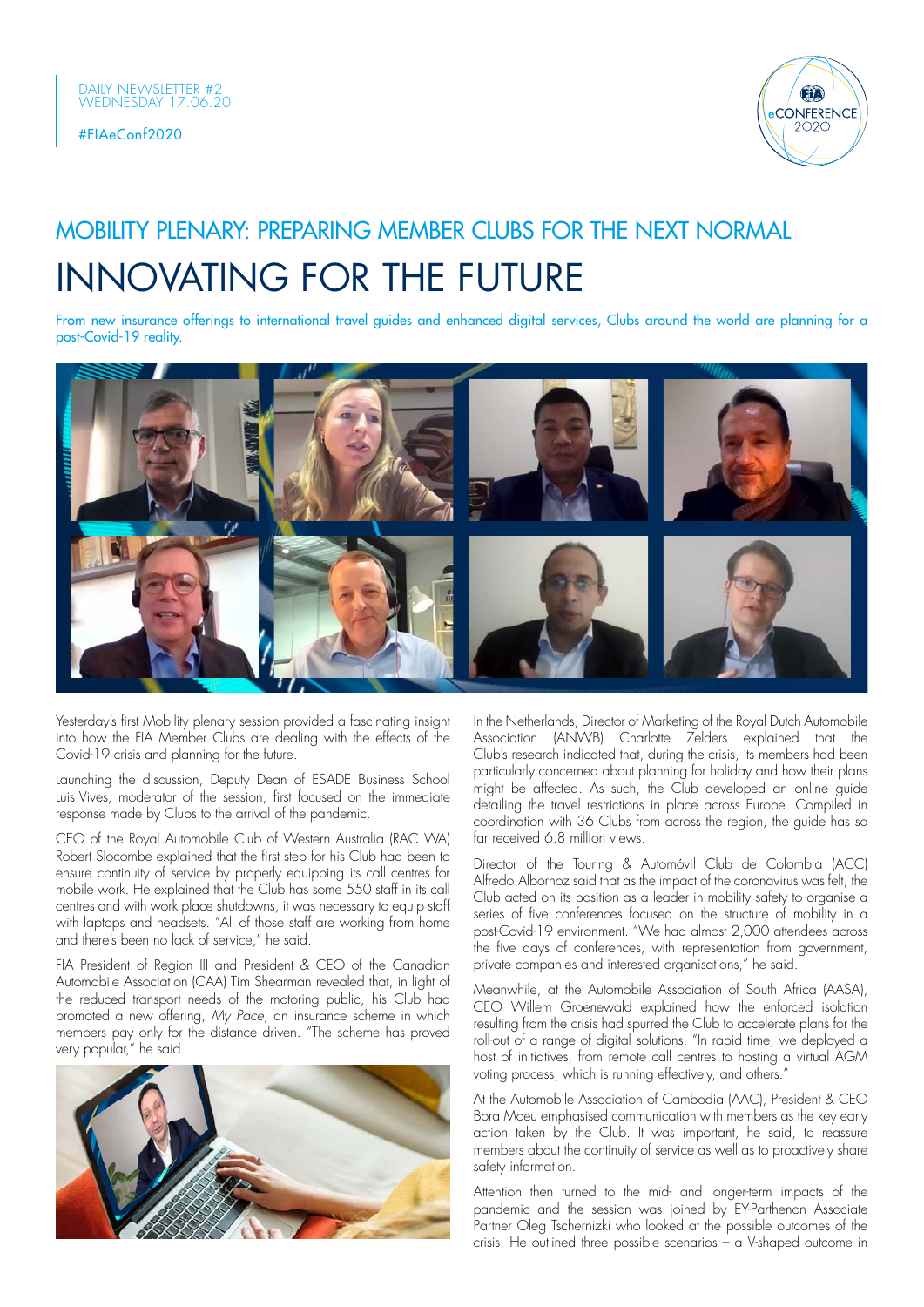#### DAILY NEWSLETTER #2 WEDNESDAY 17.06.20

#### #FIAeConf2020



which the virus is effectively controlled and economic recovery is rapid, a W-shaped scenario, in which a second wave of the pandemic leads to further health and economic hardship, and a 'tick' scenario in which the pandemic spreads until a vaccine is found and in which recovery is gradual. Session viewers were then asked to vote on which scenario they felt was most likely, with 48% opting for a W-shaped recovery, 41% choosing the 'tick 'option and only 11% expecting a rapid return to normal.

Mr Tschernizki then looked at sectors within the scope of Mobility Clubs' operations and while he said that any traditional retail provisions might be badly affected as the crisis accelerated the pace of the public's migration to online shopping, he pointed to opportunities elsewhere. Chiefly, he identified a shift away from public transport due to health concerns as a potential driver of micro-mobility uptake. This, he said, could be an area Clubs might be able to exploit. He also pointed to growing demand for insurance products and for 'risk mitigating' travel services. He added that Mobility Clubs are by and large not greatly reliant on travel services and that more exposure elsewhere in the traditional travel sector could lead to vacuums that need to be filled.

With the session now looking to the future, Club representatives were asked to outline new initiatives their organisation is developing to meet changing demand.

Tim Shearman said that the CAA has primarily been working on the development of new membership models and a new mobile app that focuses on rewards.

At the ANWB, Charlotte Zelders said the main areas of investigation are the rejuvenation of its member base and a greater focus on home services as she said the Club believes that security and safety will continue to be a prime focus of existing and potential customers in the wake of the pandemic.

Safety is also a focus at the AASA, with Willem Groenewald pointing to a range of security-focused digital offerings being developed by the Club. These include its *Rescue Me* recovery app, connected home services, and a Telemedics healthcare advice service. He also outlined a track and trace app being developed for the bikes of the country's huge population of sports cyclists.

Bora Moeu from the AAC also pointed to telemedicine as a potential growth area and added that his Club has been developing online Safety and Driving Tests for members.

At the RAC WA, Robert Slocombe said the Club is focusing on growing online engagement and sales through a range of digital initiatives. He explained that the Club is developing a five-year member-centric programme which would provide unique benefits to members and give them a voice in how the Club operates. "It's all about treating members as assets and not customers," he said.

Finally, the session heard about the FIA's new 'Mobility Worldwide' project, which seeks to harness the creativity and knowledge of its network of Member Organisations in order to assess the impact of Covid-19 on Clubs, create a 'toolkit' of development options aimed at providing growth and security in a post-Covid-19 business environment, and finally to engage in follow-up action where needed.

Explaining that an announcement letter and an invitation to participate were sent to Clubs last week, EY-Parthenon Partner Irvin Faneyte concluded by saying: "Today we've already heard 15 to 20 totally different ideas of how to deal with impact of Covid-19 and strengthen Clubs – it's incredible! If this is an indication of the innate power in FIA Clubs then I would urge you to unleash that."



For more information about support for Clubs, or to participate in Mobility Worldwide, please contact Viktoriya Karpenko at <u>[vkarpenko@fia.com](mailto:vkarpenko@fia.com)</u>

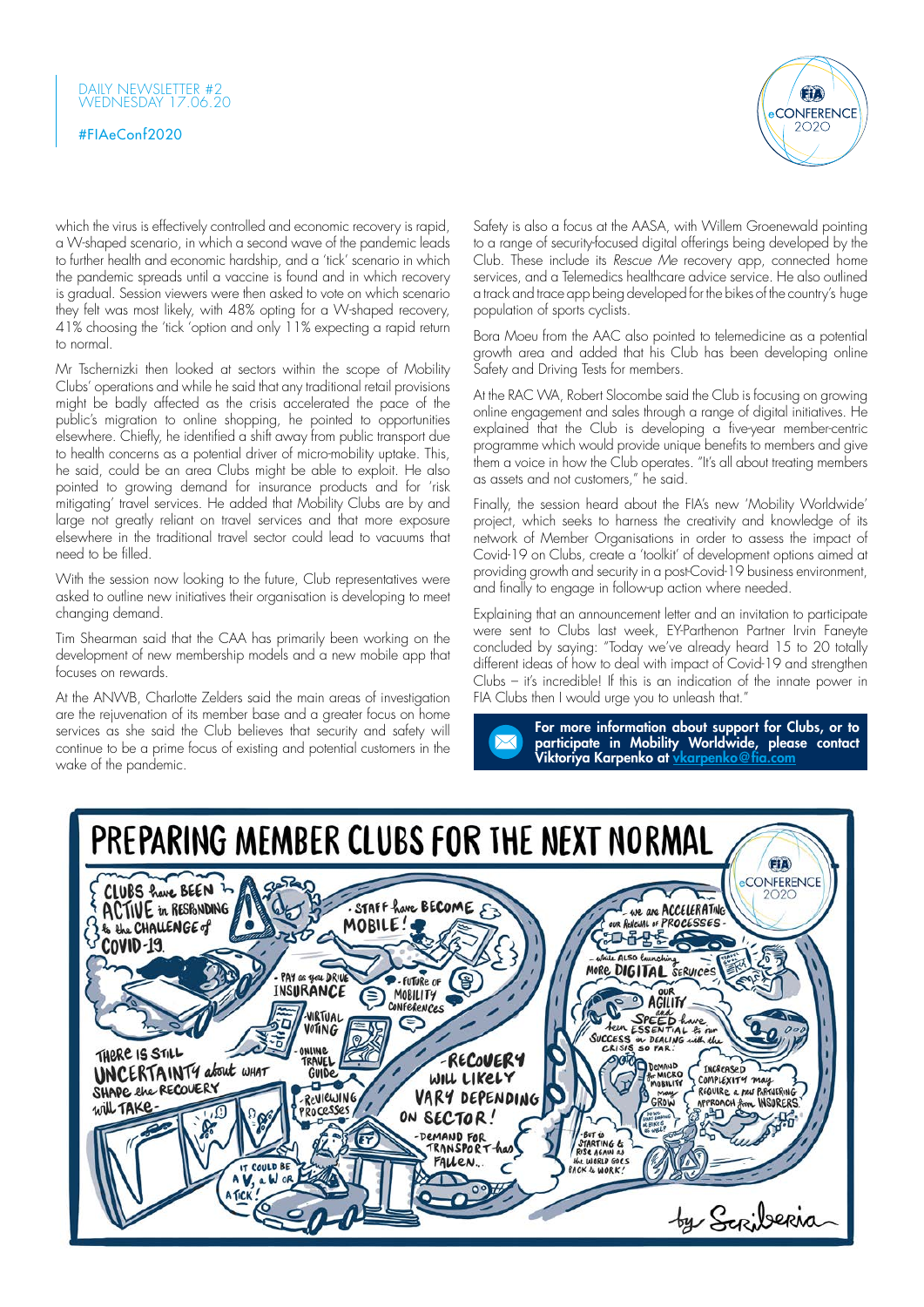

## COLLABORATING FOR A SUSTAINABLE FUTURE ADDITIONAL SESSION - FIA ENVIRONMENTAL STRATEGY CONSULTATION

This additional session focused on the work of the FIA Environment and Sustainability Commission to define an Environmental Strategy for the FIA.

FIA Environment and Sustainability Commission President Felipe Calderón opened the meeting by presenting the key features of the FIA's Environmental Strategy that is being formulated as part of the key mandate of the Commission. Mr Calderón outlined the aims of the strategy, and said, "We must strive to achieve safe and sustainable Motor Sport and Mobility for all by creating a single voice and collaborative advocacy. We will guide FIA Members towards competitive practices and activities to demonstrate environmental leadership, apply sustainable innovations, and also promote sustainable Motor Sport and Mobility to contribute to global targets of the environmental and sustainable agenda."

With three areas of focus – climate action, technology and innovation, as well as sustainable practices – the session explored some of the short-, medium- and long-term objectives for the FIA and its Members, before a series of live polls were conducted with the participants, providing vital feedback that will contribute to the formulation of SMART objectives. Many participants engaged with the online survey and their comments and suggestions will be taken into account as the FIA Environmental Strategy develops further.

Finally, it was announced that an FIA Environmental Strategy Working Group will be established in July, tasked with developing SMART objectives and measurable targets for the coming years.

The project will be presented to the Commission before the overall strategy is submitted to the World Motor Sport Council and World Council for Automobile Mobility and Tourism later in 2020.



## CALL TO ENVIRONMENTAL ACTION ADDITIONAL SESSION - FIA ENVIRONMENTAL ACCREDITATION

Tuesday morning's first additional session dealt with the FIA Action for Environment, specifically explaining the FIA Environmental Accreditation Programme and encouraging Clubs to apply.

Garry Connelly, FIA Environmental Delegate, World Motor Sport Council Member and Formula 1 Steward, began by setting out the key points of the programme, highlighting how easy it is for Clubs both on the Sport and Mobility sides to begin on the path to Environmental Accreditation, and how vital this topic is for the future of all FIA Members.

"Concern for the environment is increasing in all age groups, but it is at the top of the agenda, especially for the younger generations" said Mr Connelly. "These younger people are our future members, competitors, and mobility users. They will be driving the thinking of governments, of sponsors, of all of our stakeholders, and I think, especially over the last year or so, we are really starting to see the power of their passion for the planet."

Attendees were then given an explanation of the 3-Star system – a process that begins with self-assessment using the FIA's **online [resources](https://www.fia.com/action-environment)** and remote auditing for the first 2-Star ratings, up to the full audit by FIA experts for the top level 3-Star accreditation.

Several examples of Clubs, events and organisations who have achieved varying levels of accreditation were then presented to the session participants as case studies, including the Royal Automobile Club of Jordan, the Royal Automobile Club of Western Australia and the Deutscher Motor Sport Bund e.V.

The session closed by highlighting the work of the FIA Environment and Sustainability Commission, the ongoing efforts to define the global FIA Environmental Strategy, and the long-term goal to have every FIA Championship fully environmentally accredited by the FIA.

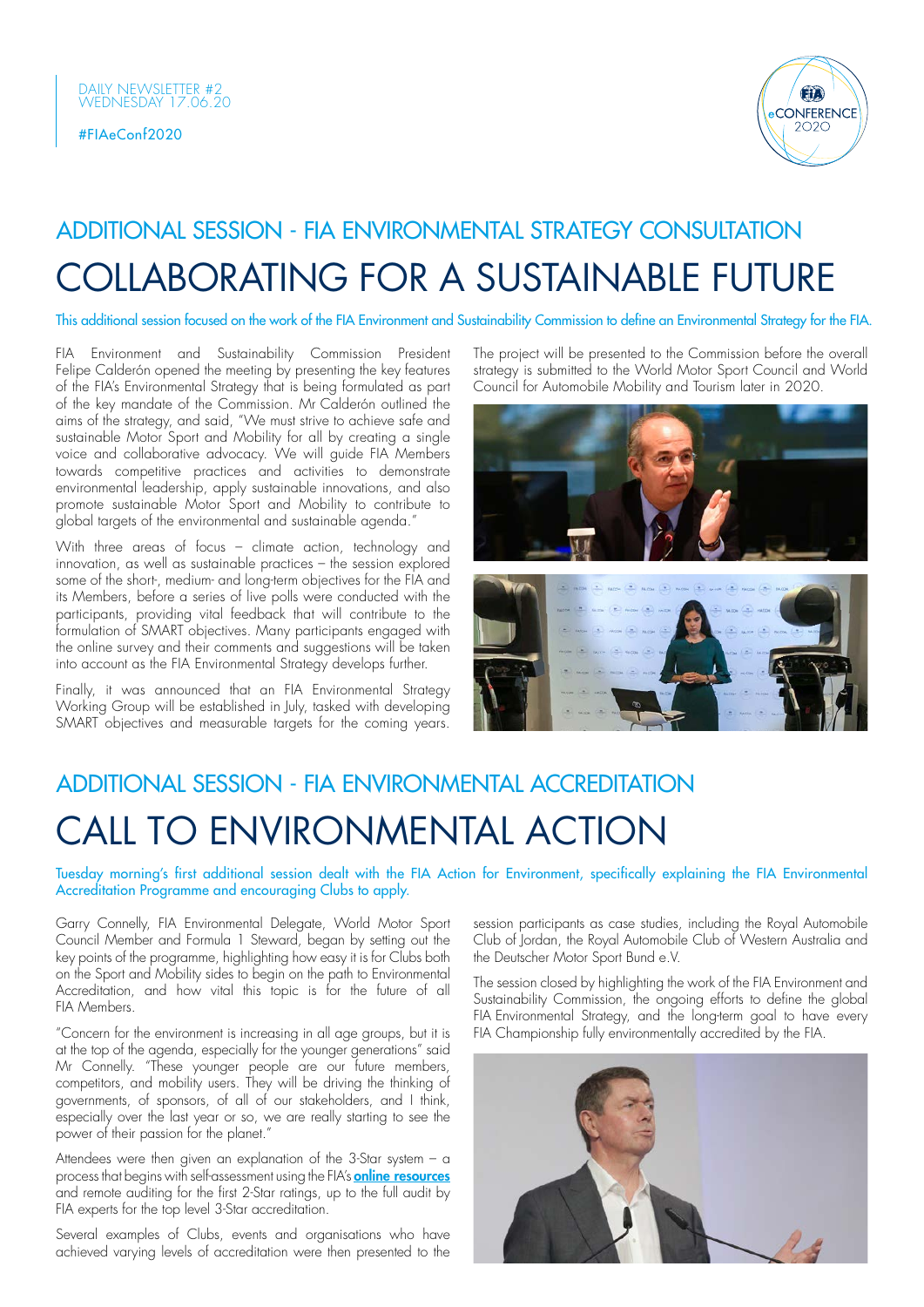

### ENSURING SUPPORT THROUGH CHALLENGING TIMES ADDITIONAL SESSION - 2020 FIA SPORT GRANT PROGRAMME APPLICATIONS

Tuesday morning's third additional session provided an update for ASNs and ACNs on the impact of Covid-19 on the scope and content of the 2020 FIA Sport Grant Programme applications overseen by the FIA Sport Funding Commission presided by FIA Deputy President for Sport Graham Stoker. The conference also addressed how the FIA is working to ensure that the funding and support continues, as we all work towards a resumption of normal activities.



Head of FIA Sport Grant Programme and Accreditation Kate Robson opened the session by explaining that the scope of 2020 applications has been widened in response to the Covid-19 situation, with some additional options available to Clubs to help them with the restart of motor sport and with their recovery planning.

Specific note was paid to the continued availability of grants for the Karting Slalom Kit, designed to encourage ASNs and ACNs to use this grassroots discipline to get new participants into the sport. Clubs were also invited to request funding for Digital Motor Sport projects that have become even more important during the crisis.

In swift and proactive response to recent events, Clubs can apply for grants to fund projects with the International Federation of Red Cross and Red Crescent Societies to implement a number of medical measures for the resumption of motor sport.

Following earlier presentations regarding FIA Environmental Accreditation, attendees were informed that, this year, the programme is offering Clubs the chance to apply for an environmental grant in addition to the normal €50K funding amount in order to encourage engagement with the FIA's environmental campaigns and strategies.

Ms Robson closed the session saying, "We appreciate that Clubs are going through very difficult times and we are open to a wide range of funding requests to help the resumption of motor sport. We ask that Clubs contact us and discuss their project ideas before making their application in order that we can give them tailored guidance."

Applications are open until 21 August and can be submitted on the [FIA Grants Portal](grants.fia.com/registration.aspx).

## PLEDGING SUPPORT FOR ROAD SAFETY GLOBALLY ADDITIONAL SESSION - FIA ROAD SAFETY GRANTS PROGRAMME

The FIA Road Safety Grants Programme additional session outlined the practical guidance for the new 2020 Transformation call for applications.

€500,000 will be allocated under this stream in support of road safety projects worldwide, as well as projects developed by FIA Member Clubs in cooperation with the International Federation of Red Cross and Red Crescent Societies (IFRC).

FIA Head of Road Safety and Global Advocacy Luca Pascotto, FIA High Level Panel for Road Safety Consultant María Seguí Gómez and FIA Mobility Grants Coordinator Anaïs Aïte highlighted the restructured criteria, the new procedural aspects of the call for applications, as well as provided insight on the assessment of the applications.

This year, the focus will be put on policy implementation to tackle road safety behavioural risk factors, emerging risks encountered in deploying new safety vehicle technologies, and proposals to implement FIA existing programmes such as the FIA School Assessment Toolkit or Child Safety in Cars initiative.

Applications are open until 6 July and can be submitted on the FIA [Grants Portal](https://grants.fia.com/).